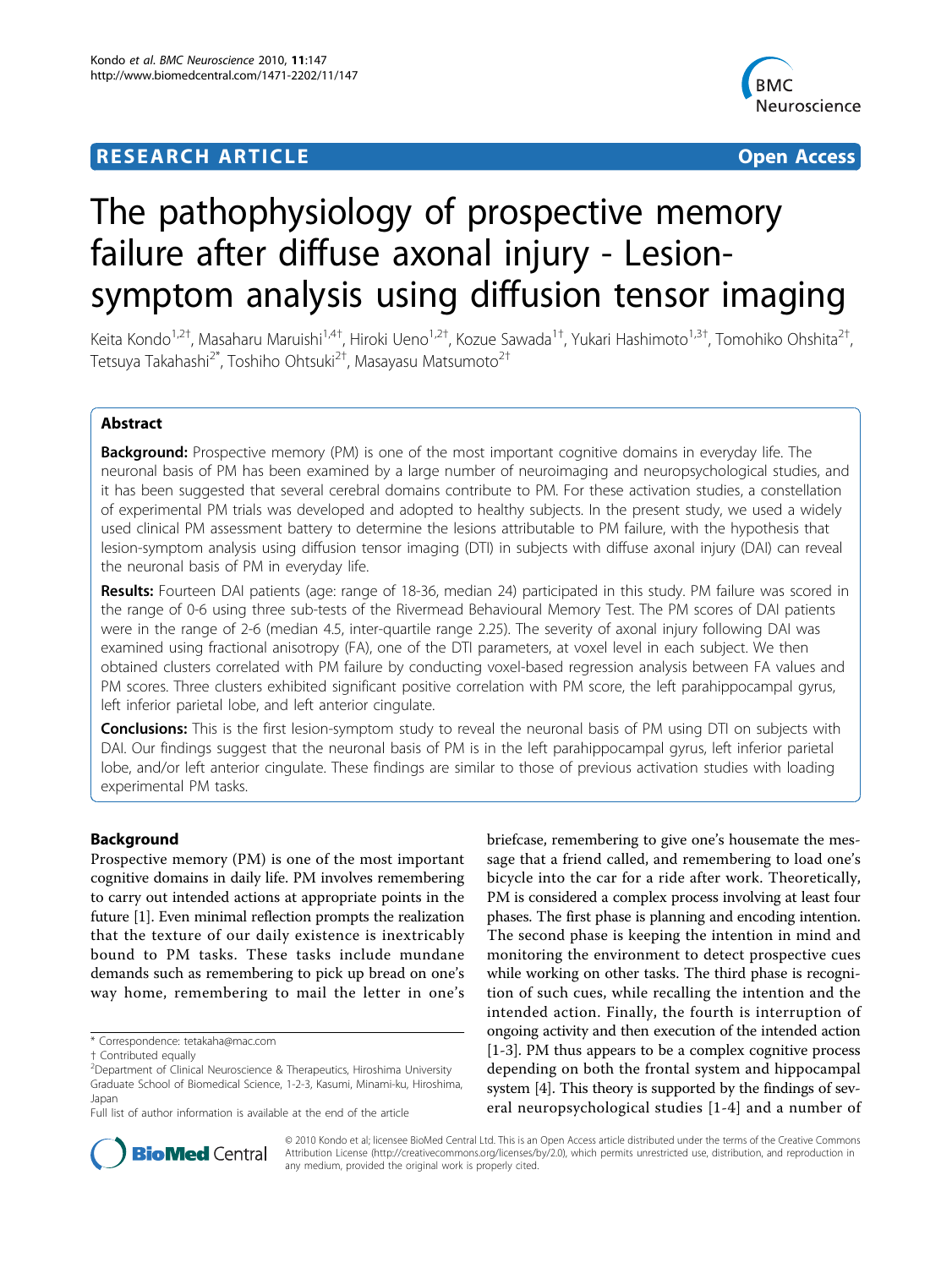neuroimaging and neurophysiological studies performed to clarify the neuronal basis of PM [[5-10\]](#page-6-0). In these activation studies, experimental PM trials were carefully designed to be adequate psychologically and suitable for PM in real-world situations [[3](#page-6-0)].

Diffuse axonal injury (DAI) is one of the mechanisms of traumatic brain injury (TBI). DAI comprises primary microscopic injury of axons caused by accelerationdeceleration injury force, the pattern of which is more accurately described as multifocal, appearing throughout the deep and subcortical white matter and particularly common in midline structures including the splenium of the corpus callosum and brainstem on post-mortem pathological examination [[11\]](#page-6-0). Cognitive sequelae of DAI are frequently observed, as is PM failure, which leads to problems in everyday life [[12](#page-6-0)-[17](#page-6-0)]. The pathophysiology of the cognitive sequelae of DAI is believed to stem from multiple injury of intracerebral connections. Diffusion tensor magnetic resonance imaging (DTI) has recently emerged as a valuable additional technique for evaluation of survivors with DAI. By measuring the degree of water diffusion anisotropy, quantitative information on the integrity of axons can be obtained at voxel level in the whole brain. It is reported that fractional anisotropy (FA), which is the best rotationally invariant scalar metric for measuring diffusion anisotropy, is broadly reduced in the white matter after DAI [[18](#page-6-0)-[20\]](#page-6-0). Furthermore, DTI parameters are now established as potential quantitative biomarkers for evaluation of the severity of axonal injury and prediction of functional abilities after DAI [\[19](#page-6-0)-[24\]](#page-6-0).

The purpose of this study was to clarify the neuronal basis of PM. We hypothesised that the pathological lesions contributing to PM failure could be mapped in patients with DAI by performing voxel-based regression analysis between FA values and PM scores. In this study, PM failure was measured by a clinical PM assessment battery, enabling us to determine the neuronal basis of PM in everyday life.

### Results

### Neuropsychological assessments

Basic patient characteristics and cognitive measurements are shown in Table [1.](#page-2-0) The average verbal intelligence quotient (VIQ) was 80.8 (standard deviation (SD) 18.2), performance intelligence quotient (PIQ) was 79.1 (SD 20.2), and full-scale intelligence quotient (FSIQ) was 78.5 (SD 20.3). The RBMT standardized profile scores were in the range of 7-24 (median 18, inter-quartile range 13.5). The PM scores were in the range of 2-6 (median 4.5, inter-quartile range 2.25). No correlation was observed between PM score and duration from onset ( $p = 0.39$ ) or Glasgow Coma Scale (GCS) at the time of injury ( $p = 0.09$ ). Although a correlation was

observed between PM score and years of education ( $p =$ 0.037), there was no correlation between PM score and VIQ ( $p = 0.19$ ), PIQ ( $p = 0.081$ ), or FSIQ ( $p = 0.12$ ).

## Voxel-based regression analysis with PM score

Clusters with significant positive correlation with PM score were mapped in the right inferior parietal lobes (peak T value = 9.26, peak Z score = 4.93, peak Montreal Neurological Institute (MNI) coordinates  $x = 56$ ,  $y = -32$ ,  $z = 26$ ; nearest Brodmann's area (BA) 40), left parahippocampal gyrus (peak  $T$  value = 6.96, peak  $Z$  score = 4.33, peak MNI coordinates  $x = -20$ ,  $y = -60$ ,  $z = -8$ , nearest BA 19), left inferior parietal lobe (peak  $T$  value = 6.67, peak Z score = 4.23, peak MNI coordinates  $x = -30$ ,  $y =$  $-34$ ,  $z = 38$ , nearest BA 40), and left anterior cingulate gyrus (peak  $T$  value = 6.34, peak  $Z$  score = 4.12, peak MNI coordinates  $x = -4$ ,  $y = 38$ ,  $z = 12$ , nearest BA 32) (Figure [1](#page-3-0) and Table [2](#page-3-0)).

Visual checking of extracted clusters revealed that the cluster located in the right inferior parietal lobe was in the Sylvian fissure, which resulted in lower FA values in subjects whose PM scores were lower. It appeared that reduction of FA in this region did not reflect axonal injury, and instead cortical atrophy. We therefore excluded the cluster located in the right inferior parietal lobe from the group of significant clusters.

The other three clusters located in the left parahippocampal gyrus, left anterior cingulate, and left inferior parietal lobe consisted mainly of subcortical white matter with partial involvement of cerebral cortex. The correlation coefficients between FA value and PM score in each of these clusters was following; left parahippocampal gyrus ( $r = 0.89$ ,  $p < 0.001$ ), left inferior parietal lobe ( $r =$ 0.93,  $p < 0.001$ ), and left anterior cingulate ( $r = 0.90$ ,  $p <$ 0.001), respectively. Moreover, there was no significant difference in FA value between DAI subjects with full PM score (score  $= 6$ ) and normal volunteers in these clusters [left parahippocampal gyrus ( $p = 0.20$ ), left inferior parietal lobe ( $p = 0.79$ ), and left anterior cingulate  $(p = 0.29)$ ] (Figure [2\)](#page-4-0). There were no significant correlation between FA values and times from the injury in each cluster [left parahippocampal gyrus ( $r = 0.33$ ,  $p = 0.26$ ), left inferior parietal lobe ( $r = 0.17$ ,  $p = 0.56$ ), and left anterior cingulate ( $r = 0.18$ ,  $p = 0.54$ ).

### **Discussion**

Multiple axonal lesions of varying severity are scattered throughout the white matter in the brains of DAI patients, and various cognitive sequelae are observed depending on the severity and location of such lesions. Since PM function depends on intact intra-cerebral networks in several cognitive domains, disruption of these connections results in the failure of PM. DTI is a suitable method for detecting such disconnections, and is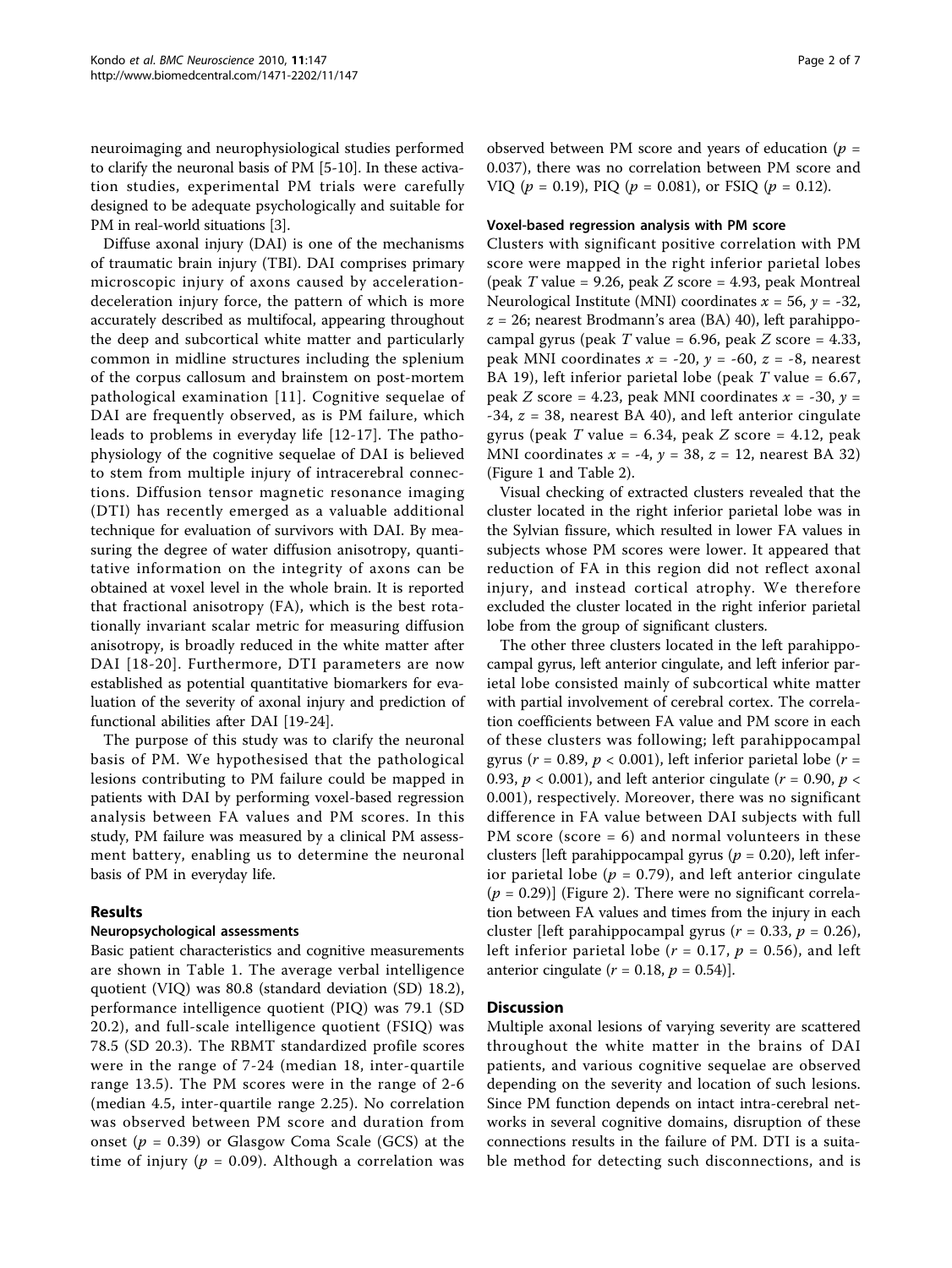| Age      | Gender | <b>Education (years)</b> | Duration (months) | GCS            |                          | WAIS-III        | <b>RBMT</b>     |                 |                |
|----------|--------|--------------------------|-------------------|----------------|--------------------------|-----------------|-----------------|-----------------|----------------|
|          |        |                          |                   |                | VIQ                      | PIQ             | <b>FSIQ</b>     | <b>SPS</b>      | PM             |
| 24       | M      | 16                       | 49                | $\overline{4}$ | 75                       | 78              | 74              | 14              | 5              |
| 36       | M      | 12                       | 9                 | 3              | 60                       | 60              | 57              | 17              |                |
| 27       | M      | 16                       | 15                | 7              | 85                       | 74              | 78              | 16              |                |
| 21       | M      | 12                       | 51                | 7              | 77                       | 86              | 79              | 22              | 6              |
| 20       | M      | 11                       | 13                | 3              | 84                       | 94              | 87              |                 | 4              |
| 19       | M      | 9                        | 6                 | 3              | 91                       | 97              | 93              | 20              |                |
| 22       | F      | 12                       | 27                | 3              | n.a.                     | n.a.            | n.a.            | 8               |                |
| 22       | M      | 16                       | 24                | 7              | 115                      | 117             | 118             | 23              | 6              |
| 34       | M      | 12                       | 3                 | 3              | 65                       | 60              | 60              | 8               | Β              |
| 27       | M      | 16                       | 5                 | 3              | 111                      | 106             | 109             | 22              | 6              |
| 24       | M      | 16                       | 5                 | 3              | 94                       | 75              | 88              | 19              |                |
| 18       | M      | 12                       | 3                 | 3              | 60                       | 47              | 50              | 9               |                |
| 33       | M      | 14                       | 6                 | 6              | 63                       | 63              | 60              | 23              | 6              |
| 36       | M      | 16                       | 12                | 3              | 70                       | 71              | 68              | 24              | 6              |
| $b_{24}$ |        | $a$ 13.6 (2.4)           | $a$ 16.3 (16.1)   | $b_3(2)$       | <sup>a</sup> 80.8 (18.2) | $a$ 79.1 (20.2) | $a$ 78.5 (20.3) | $b_{18}$ (13.5) | $b$ 4.5 (2.25) |

<span id="page-2-0"></span>Table 1 Clinical characteristics and results of cognitive measures in patients with DAI

F: female, M: male, GCS: Glasgow Coma Scale, WAIS-III: Wechsler Adult Intelligence Scale-III, VIQ: verbal intelligence quotient, PIQ: performance intelligence quotient, FSIQ: full-scale intelligence quotient, RBMT: Rivermead Behavioural Memory Test, SPS: standardized profile score, PM: prospective memory, n.a.: not applicable. <sup>a</sup>: mean (standard deviation), <sup>b</sup>: median (inter-quartile range)

therefore considered useful for identifying certain domains associated with PM. We believe it is possible to determine the brain region attributable to each cognitive function affected in these patients by comparing cognitive parameters and FA values, which can be used to evaluate the severity of axonal injury at voxel level. With this hypothesis, we sought to locate lesions attributable to PM failure after DAI. To the best of our knowledge, no previous study has mapped the lesions attributable to PM failure through voxel-based lesionsymptom analysis using DTI. In this study, three clusters significantly correlated with PM failure were found in the left parahippocampal gyrus, left inferior parietal lobe, and left anterior cingulate.

Of the clusters correlated with PM failure, that in the left parahippocampal gyrus is consistent with the findings of previous neuroimaging studies with loading of experimental PM tasks. In previous PET studies, activation of the left parahippocampal gyrus was observed during loading of experimental PM tasks, and activation of this region was thought to play a role in recognition of cues triggering the performance of intended actions [[6,7,10](#page-6-0),[25\]](#page-6-0). The second cluster correlated with PM failure was detected in the left inferior parietal lobe. Voxelbased regression analysis with Trail Making Test-B, which was conducted in the same DAI subjects, showed that the cluster correlated with Trail Making Test-B was in the left inferior parietal lobe, in a location close to the cluster correlated with PM (Additional file [1](#page-5-0)and [2](#page-5-0)). In functional neuroimaging studies, cortical activation in this area was observed on loading of the Wisconsin Card Sorting Test and Trail Making Test, suggesting

that neuronal activity in this region reflects the cognitive process of set shifting [\[26](#page-6-0),[27\]](#page-6-0). Set shifting is believed to participate in PM, e. g. in monitoring of the environment for cues to re-instantiate an intention while performing other tasks (i.e. the second phase of the PM process) or inhibiting other activities at the critical time for performance of the intended action (i.e. the fourth phase of the PM process). It also appeared that lesions in the left anterior cingulate worsen PM function. This finding is consistent with a previous lesion-symptom analysis study using computed tomography. In that study, lesions in the left anterior cingulate causing PM failure were associated with failure of recall of the intention and intended action [[2\]](#page-5-0). These findings suggested that PM failure after DAI might reflect operation of the supporting retrospective components of PM, as well as those related more specifically to maintenance of an intention.

Previous studies using functional neuroimaging and event-related potential recording have revealed a relationship between the right inferior parietal lobe and PM function [[1,](#page-5-0)[7-10,28\]](#page-6-0). In the present study, a correlation between FA value and PM score was found for the cluster in the right inferior parietal lobe. However, post-hoc testing revealed that lower FA values in this cluster could be assigned to the cluster beyond the Sylvian fissure. Further study using accurate voxel-based morphometry is needed to determine whether atrophy of this region contributes to PM failure in patients with DAI.

The localization of the clusters correlated with PM failure was strikingly similar to that of regions activated during experimental PM tasks in previous activation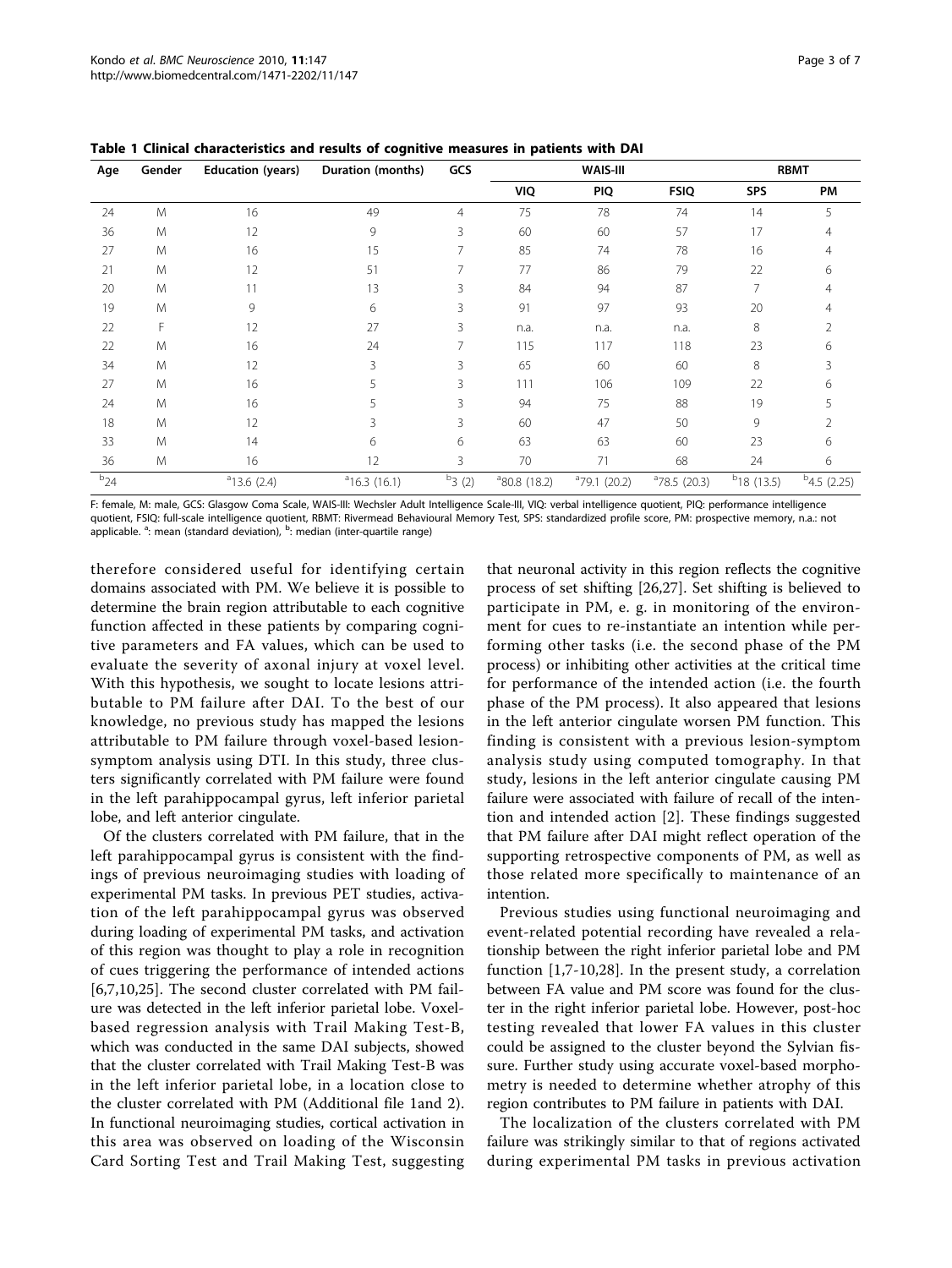<span id="page-3-0"></span>

measure of prospective memory in DAI patients revealed four clusters, which are shown on (A) orthogonal projections (red arrowhead indicates the region of global maxima) and (B) axial view of MNI T1 template images. The clusters were observed in the right parietal lobes (Brodmann's area (BA) 40), left parahippocampal gyrus (BA19), left inferior parietal lobe (BA40), and left anterior cingulate gyrus (BA 32). The cluster located in the right inferior parietal lobe was excluded due to its location over the Sylvian fissure. Color bar indicates  $T$  value. ( $R =$  right hemisphere)

studies, except for anterior prefrontal cortex (aPFC), which has been suggested to be of central importance to PM by several researchers [[6-10\]](#page-6-0). On post-hoc testing, the reduction of FA value in white matter close to aPFC was not significant compared with that in normal controls (data not shown). It is likely that an artifact originating from air in the frontal sinus masked the lesion in aPFC determined by FA value.

The present study is the first to evaluate the neuronal basis of PM using voxel-based regression analysis with FA maps in DAI subjects. An advantage of our methodology is that no experimental PM task was required; we could instead adopt the widely used clinical PM assessment battery. However, among the regions elicited by our method, we could not discriminate that attributable to core PM from that attributable to supportive function for PM.

Other limitations of our study include the following. First, we examined a relatively small number of subjects. Future studies with larger samples of patients are needed to augment the reliability of our findings. Second, DTI data were acquired with diffusion weighting encoded along only 6 independent orientations. To obtain more accurate tensor parameters, a larger number of gradient sampling orientations must be adopted in further studies. Third, the interval between injury and testing varied widely between 3 to 51 months. In a previous study, longitudinal decline of FA values was observed in brains subjected to trauma [\[29](#page-6-0)], suggesting that longitudinal changes in FA values may have affected our results. However, post-hoc examination revealed no significant decline in FA value with time from injury. Hence, FA values were not adjusted for time from injury. Despite these limitations, we believe that we were able to map the neuronal basis for PM performance in a daily life situation.

## Conclusions

Using lesion-symptom analysis, we demonstrated that lesions in the left parahippocampal gyrus, left inferior parietal lobe, and/or left anterior cingulate resulted in PM failure. These structures may thus be included in the neuronal circuit of PM. Our findings reinforce those of previous activation studies with loading of experimental PM tasks.

## Methods

### Subjects

Fourteen DAI patients (males 13, female 1, age: range of 18-36, median 24) without focal brain injury participated in this study. They all meet Gennarelli's diagnostic criteria for DAI [[30\]](#page-6-0). Diagnosis was confirmed by the

#### Table 2 Covariate regions between FA value and PM score

| Cluster size | Peak T value | Peak Z score | Peak coordinates |       |    | Structure name              | <b>Nearest BA</b> |
|--------------|--------------|--------------|------------------|-------|----|-----------------------------|-------------------|
|              |              |              |                  |       |    |                             |                   |
| 128          | 7.0          | 4.3          | $-20$            | $-60$ | -8 | left parahippocampal gyrus  | 19                |
| 77           | 6.7          | -4.2         | $-30$            | -34   | 38 | left inferior parietal lobe | 40                |
| 108          | 6.3          | 4.1          | $-4$             | 38    |    | left anterior cingulate     | 32                |

 $p < 0.001$ (uncorrected), minimum cluster size = 50 voxels, voxel size 2 × 2 × 2 mm; x, y, and z values localize regions according to Montreal Neurological Institute stereotactic coordinates. (BA: Brodmann area)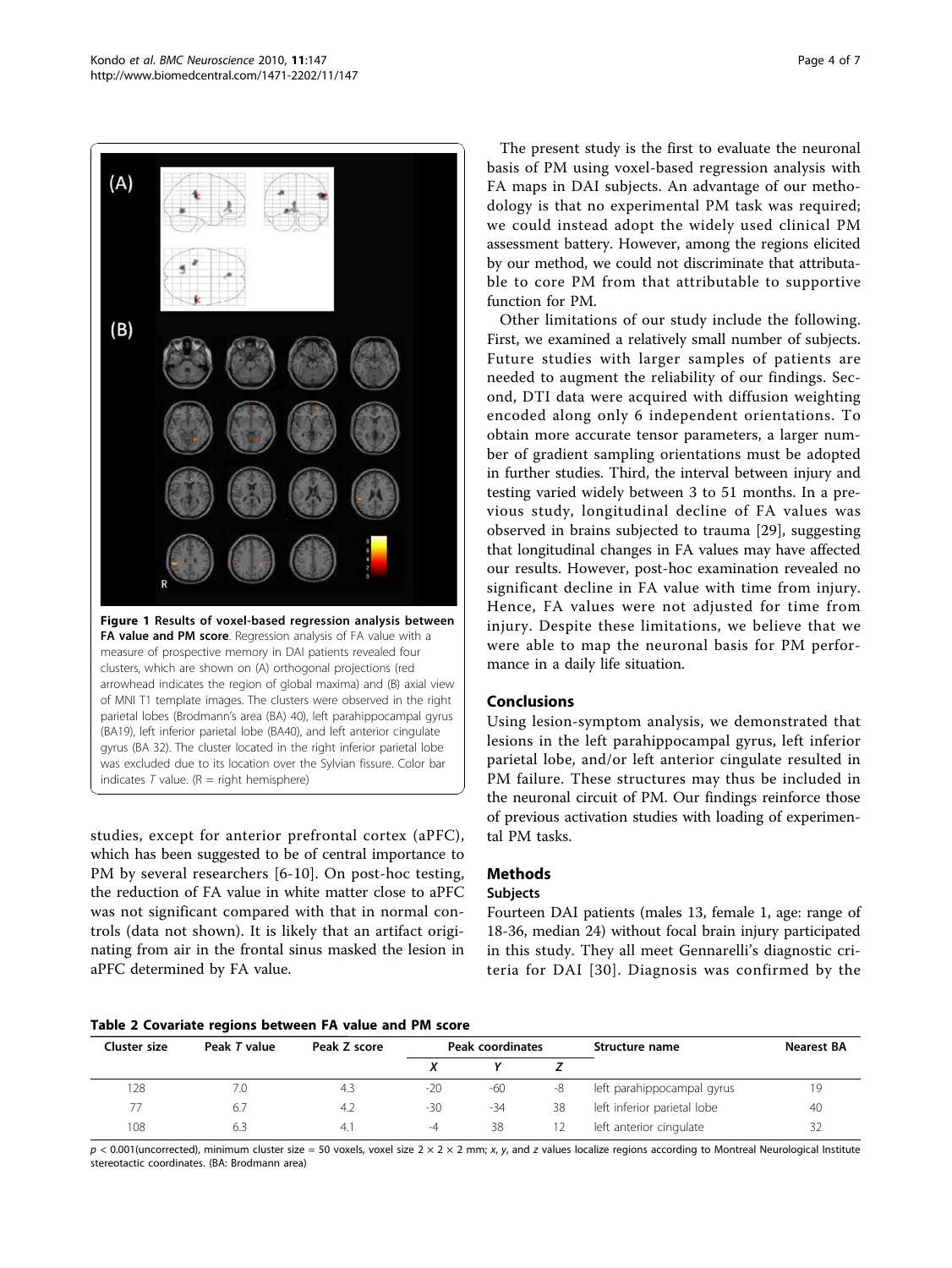<span id="page-4-0"></span>

presence of traumatic microbleeding on conventional T2\*-weighted MR images [[31](#page-6-0)]. Patients under 18 or over 40 years of age were excluded in order to prevent FA reduction related to lack of completion of development or aging [\[32](#page-6-0)]. All participants were right-handed. GCS at the time of injury was 3-7 (median 3, inter-quartile range 2), and all patients were classified as having severe TBI, according to the severity grading advocated by Narayan [\[33](#page-6-0)]. All participants with DAI were at least 3 months post-injury, with a mean time from injury of 16.3 (SD 16.1) months. Mean number of years of education was 13.6 (SD 2.4). The Wechsler Adult Intelligence Scale-III test was performed by all DAI subjects. Fourteen healthy age- and sex-matched volunteers without history of TBI, neurological disorder, or psychological disorder were participated. The mean number of years of education was 15.6 (SD 0.4). FA values of healthy participants were measured for the comparison of FA values in the extracted ROI analysis, between those of DAI patients. Informed consent for this study was given by the subject before the experiments. The experimental protocol was approved by the local ethics committee of Hiroshima Prefectural Rehabilitation Center.

#### PM assessment

Everyday memory performance was evaluated using standardized profile scores of the Rivermead Behavioural Memory Test (RBMT) in DAI patients [[34](#page-6-0)]. PM failure was assessed using the following three sub-tests of RBMT. First, the belonging sub-test required the participants to ask for a personal belonging, which was taken from them at the beginning of the assessment, when the examiner indicated that the assessment had finished. Participants were also required to remember where the item was concealed. The second measure of PM was the appointment sub-test, in which participants were instructed to ask about a future appointment when a timer sounded. The final measure required the participants to deliver a message at a designated place while completing the RBMT route test. This sub-test had immediate and delayed (30 minutes later) components. In this study, we summed the standardized profile scores of these three sub-tests to obtain a measure of PM failure (scores range 0-6).

#### MR data acquisition

All MRIs were performed on a 1.5 T MR scanner (Siemens, 1.5 T Symphony, Erlangen, Germany) in all DAI and normal volunteers. Conventional axial T2-weighted and coronal fluid attenuated inversion recovery (FLAIR) images were obtained beforehand to rule out cerebral contusion or other lesions. Moreover, to confirm traumatic microbleeding, T2\*-weighted transverse echo-planar images were obtained (data matrix,  $256 \times 256$  with field of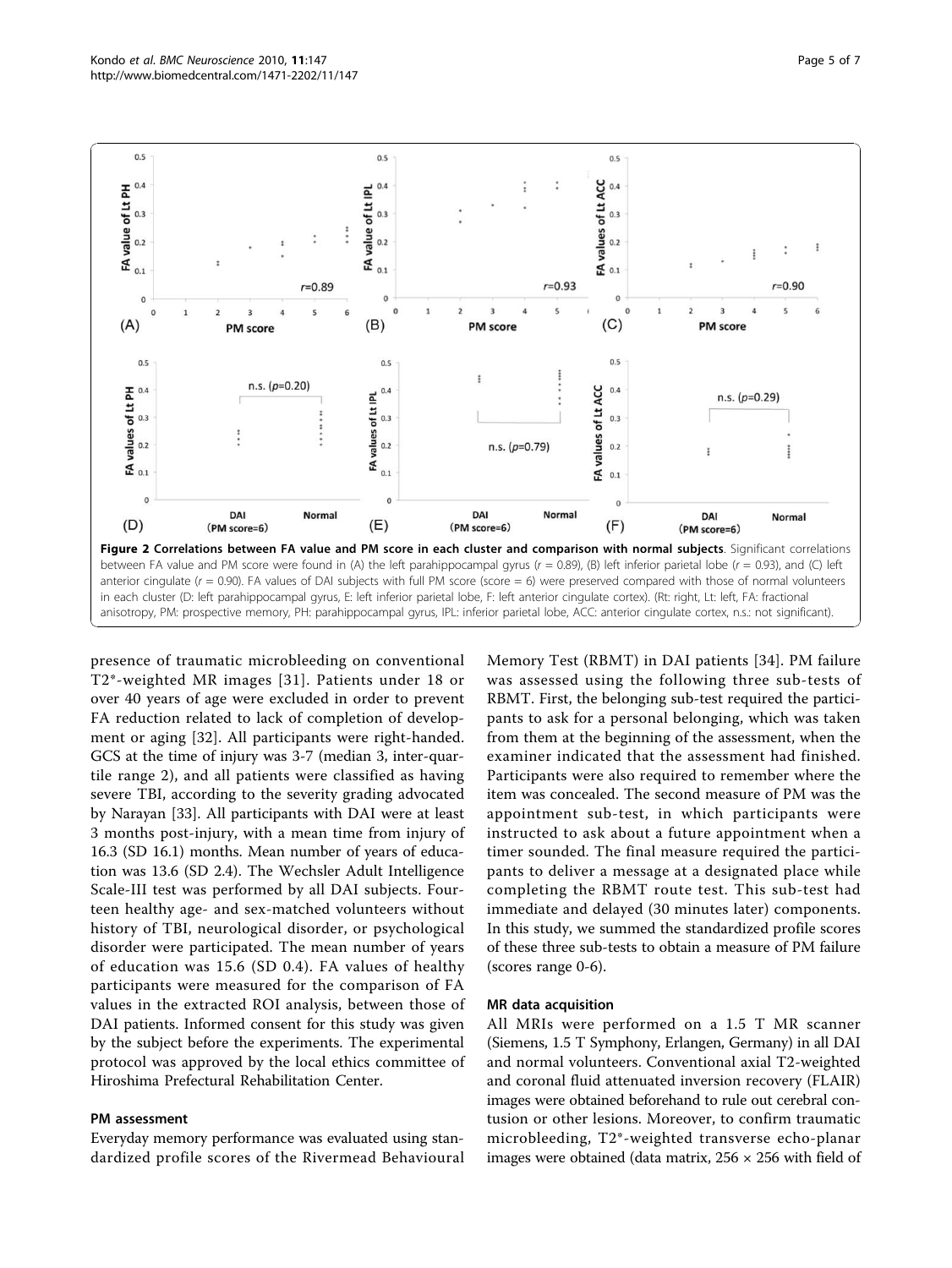<span id="page-5-0"></span>view (FOV)  $230 \times 230$  mm<sup>2</sup>; 20 axial slices; repetition time (TR) 800 milliseconds; echo time (TE) 26 milliseconds; flip angle 20 degrees). DTI was performed using a single-shot spin echo planar imaging technique. Diffusion weighting was encoded along 6 independent orientations and the *b*-value was 1,000 s/mm<sup>2</sup>, together with acquisition without diffusion weighting  $(b = 0)$ . The diffusion-weighted imaging parameters were as follows: data matrix 256 × 256 with FOV 220  $\times$  220 mm<sup>2</sup>; 19 axial slices; 6 mm slice thickness; TR 4600 milliseconds; TE 137 milliseconds.

### Data processing

In this study, DTI data processing was performed using DTI Studio software (Jiang H and Mori S, Johns Hopkins University, Kennedy Krieger Institute) to create FA maps [[35\]](#page-6-0). For voxel-based statistical analysis, first the  $b = 0$  images of all subjects were normalized to the standardized MNI T2 template of Statistical Parametric Mapping 2 (SPM2) software (Welcome Department of Imaging Neuroscience, London, UK) using an affine and nonlinear spatial normalization algorithm. Then the FA maps were normalized by applying the normalization parameters determined by normalization of the  $b = 0$ images. The spatially normalized FA maps were then smoothed with a 6-mm isotropic Gaussian kernel to improve the signal-to-noise ratio, increase the validity of statistical inference, and improve normalization.

#### **Statistics**

### Correlations between PM scores and clinical characteristics

Spearman's r correlation coefficients were calculated between PM scores and clinical parameters such as years of education, duration from onset, GCS at time of injury, and other neuropsychological scores.

## Voxel-based regression analysis between PM score and FA value

Voxel-based regression analysis between FA value and PM score was performed using SPM2. In this study, statistical significance was defined by a voxel level threshold set at  $p < 0.001$  (uncorrected for multiple comparisons) and clusters with a size larger than 50 contiguous voxels [\[36-39](#page-6-0)].

#### Cluster extracted statistics

Each cluster was automatically extracted using software (MarsBaR:<http://marsbar.sourceforge.net/>). Then, the location of each cluster was visually checked, and the adequacy of its anatomical location confirmed. Spearman's correlation coefficients were determined between the FA value of each cluster and PM score, and the times from injury, respectively. To evaluate whether the FA values were reserved in the patients whose PM performance were normal, we compared FA values in each cluster between DAI patients with full PM score and normal volunteers using the t-test.

These calculations were performed with SPSS Statistics for Windows version 17.0. P values less than 0.05 were considered significant unless otherwise indicated.

#### Additional material

[Additional file 1: R](http://www.biomedcentral.com/content/supplementary/1471-2202-11-147-S1.PDF)esults of voxel-based regression analysis between FA value and Trail making test-B. This figure demonstrates that the regions correlated with Trail making test-B (TMT-B) scores in the same DAI subjects. Thirteen patients were performed TMT-B, and the mean score was 140.2 (SD 50.6) seconds. There was no correlation between the measures of PM and TMT-B ( $r = -0.371$ ,  $p = 0.213$ ). Regression analysis of FA value with the score of TMT-B in DAI patients revealed three clusters, which are shown on (A) orthogonal projections (red arrowhead indicates the region of global maxima) and (B) coronal view of MNI T1 template images. The clusters were observed in the white matter of left pre-frontal lobes, right anterior cingulate, and left inferior parietal lobe. (C) Compared the cluster correlated with TMT-B (blue) with that correlated with PM (yellow), the cluster located in the left inferior parietal lobe was closed to each other. Color bar indicates T value.  $(R =$  right hemisphere)

[Additional file 2: C](http://www.biomedcentral.com/content/supplementary/1471-2202-11-147-S2.PDF)ovariate regions between FA value and Trail making test-B score. Regression analysis of FA value with the score of Trail Making Test-B in DAI patients revealed three clusters (x, y, and z values localize regions according to Montreal Neurological Institute stereotactic coordinates, BA = Brodmann area).

#### Acknowledgements

We thank the entire staff of the Hiroshima Higher Brain Function Center for assistance in subject recruitment and testing. This research was supported in part by grants from the General Insurance Association of Japan and from the Ministry of Health, Labour, and Welfare of Japan.

#### Author details

<sup>1</sup> Hiroshima Higher Brain Function Center, Hiroshima Prefectural Rehabilitation Center, 295-3, Taguchi, Saijo, Higashi-Hiroshima, Japan. <sup>2</sup>Department of Clinical Neuroscience & Therapeutics, Hiroshima University Graduate School of Biomedical Science, 1-2-3, Kasumi, Minami-ku, Hiroshima, Japan. <sup>3</sup>Department of Psychology, Fukuyama University, 958, Sanzo, Higashimura, Fukuyama, Japan. <sup>4</sup>Department of Communication Sciences and Disorders, Hiroshima Prefectural College of Health Sciences, 1-1, Gakuenchou, Mihara, Hiroshima, Japan.

#### Authors' contributions

KK and MMar contributed to the design of this research. KK and HU performed the DTI data processing and statistical analysis. Neuropsychological assessment was performed by KS and HY. KK, TT, MMar, TOhs, and TOht participated in drafting of this manuscript. All authors read and approved the final manuscript and MMat has given final approval for publication of the final manuscript.

#### Competing interests

The authors declare that they have no competing interests.

Received: 12 February 2010 Accepted: 20 November 2010 Published: 20 November 2010

#### References

- 1. McDaniel MA, Einstein GO: Prospective memory: a new research enterprise. In Prospective memory. An overview and synthesis of an emerging field. Edited by: McDaniel MA, Einstein GO. California: Sage Publications; 2007:1-12.
- 2. Burgess PW, Veitch E, de Lacy Costello A, Shallice T: [The cognitive and](http://www.ncbi.nlm.nih.gov/pubmed/10689059?dopt=Abstract) [neuroanatomical correlates of multitasking.](http://www.ncbi.nlm.nih.gov/pubmed/10689059?dopt=Abstract) Neuropsychologia 2000, 38:848-863.